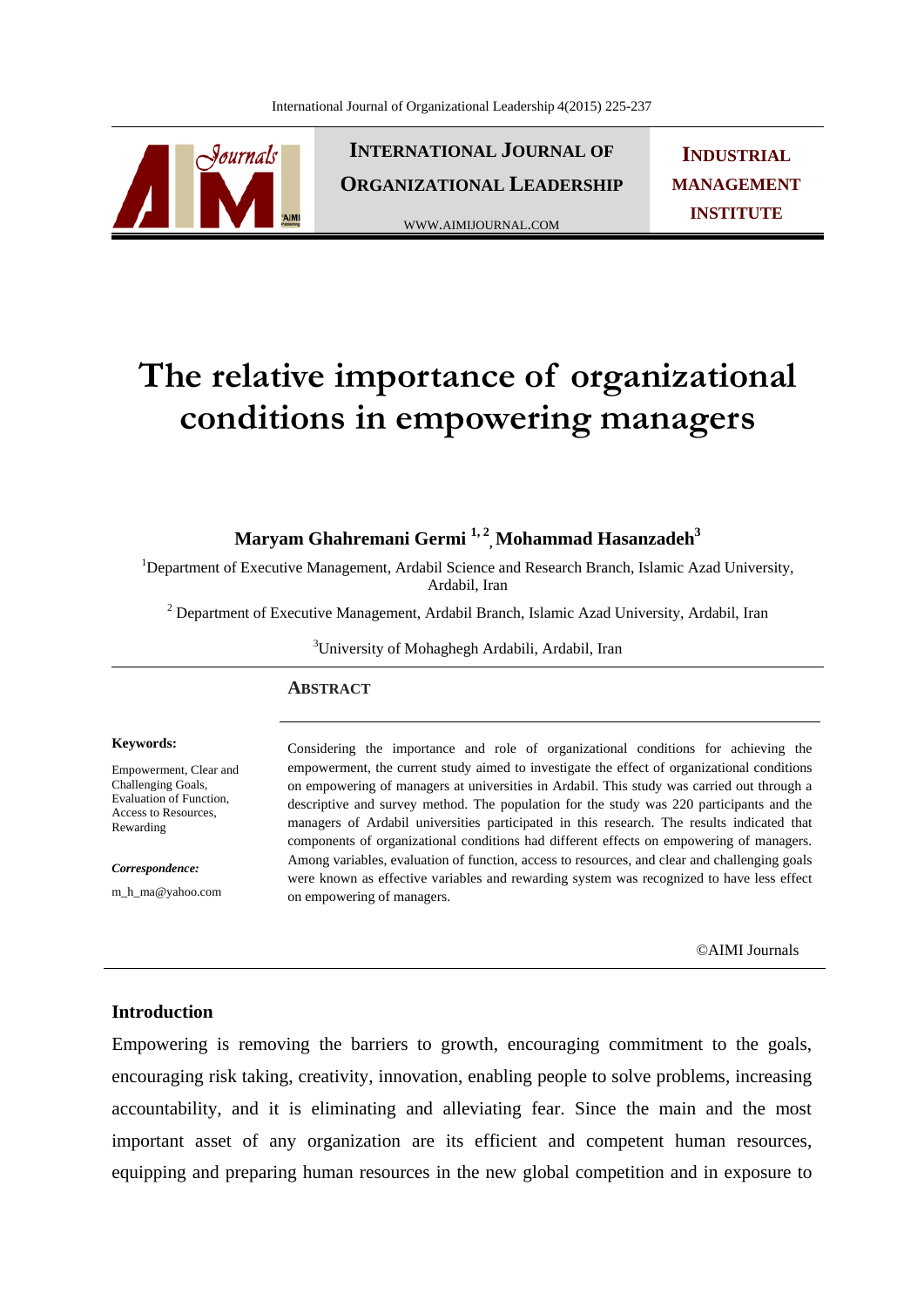changes is of particular importance. Organizations have attempted to provide the necessary context to foster the empowering of efficient employees. This highlights that in case of success and receiving benefit from empowering, not only the commitment of human resources increases, but also it expands the trust, importance, and capacity of human resources. The outcome of this will be a positive and motivated working environment. The principal asset of any organization is its sufficient human resources, because competent human resources advance efficient organizations. Empowerment is one of the most promising concepts of business world but it has low utilization. Nowadays, the leading and supporting role of it in flourishing society is displayed (Blanchard, Carlos, & Randolph, 1999).

 Inglis (1997) defined empowerment as a procedure through which the role of individuals becomes clear to enable the organization to accomplish its goals and get accustomed to changing environment. Human resources empowerment focuses on human capabilities of organizations and it enables individuals in a society. Put differently, empowerment considers creating conditions in which people can act rationally with inner motivation to attain success. Rising expectations, globalization, and advanced technology are important elements which caused organizations to act variously in comparison with traditional organizations. The focus in traditional organizations was on human resources management. Nowadays, organizations, in addition to energy, pay considerable attention to intellectual power and creativity. To this end, hierarchical methods of ordering and controlling would not be appropriate. Today's work environment necessitates the presence of managers and employees who are capable of selfmanagement and can provide solutions. In addition, they are expected to be creative and able to recognize opportunities. Also, they should be knowledgeable and responsive to their own work. With this perception, the outcome will have a significant impact on creating a positive work environment (Geminian, 2004).

 In order to validate and assess the ability of managers many empirical studies are undertaken in non-teaching organizations. But few studies have been conducted in educational organizations. If organizations cannot recruit and get the right and efficient people, they will lose many opportunities and occasions in finding efficient individuals who they can reliably and efficiently place them in the right roles to effectively support the organization.

 Educating and replacing new members are required to continue growing and progress and it is of great importance for globalization or even for staying at this level. Despite the fact that empowerment has different meanings for different people (Adams, 2008), there is a wide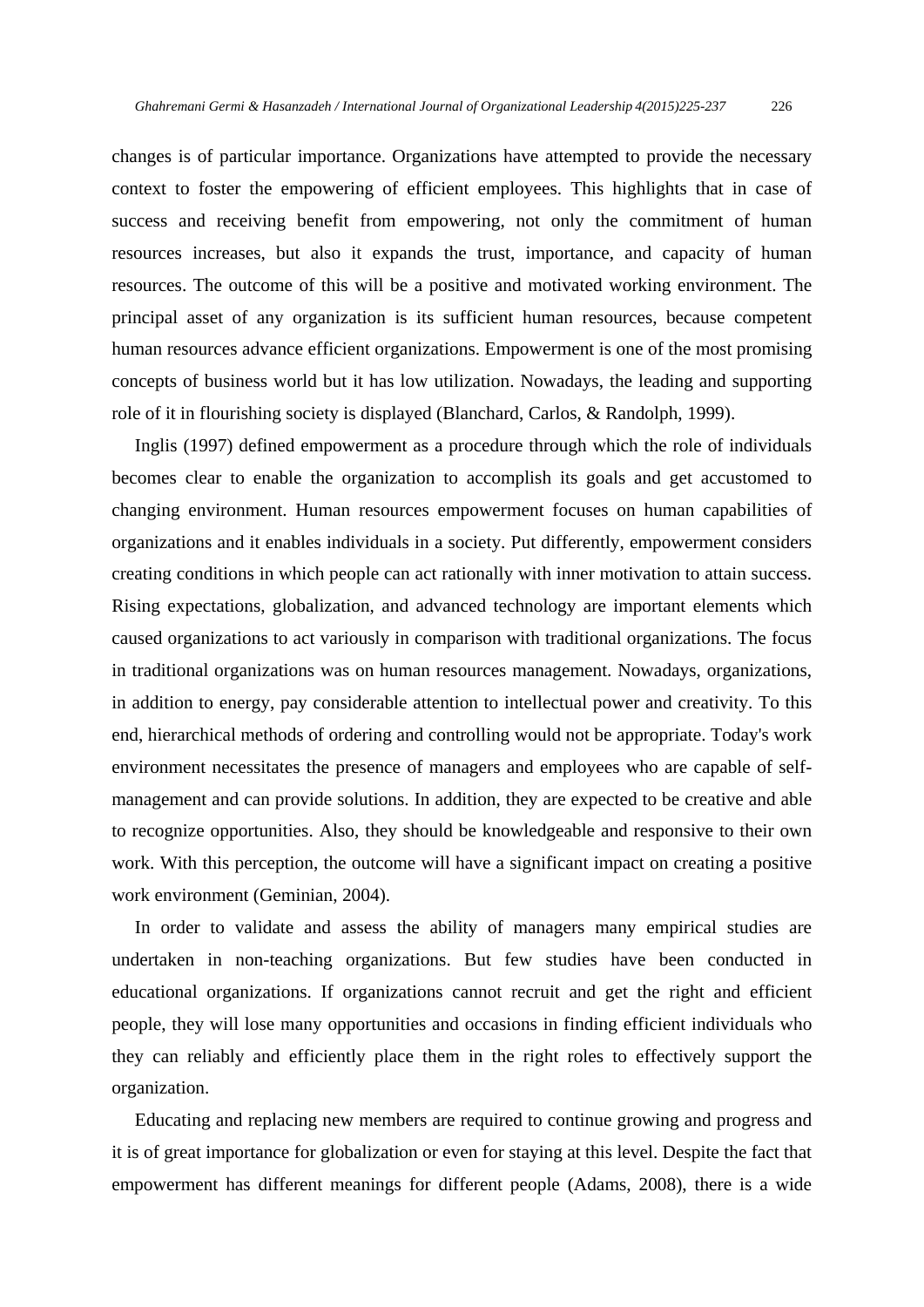agreement about its use. It is worth noting that the future belongs to those who have special plans and goals. In this setting, higher education as an innovator and operative system in all societies should be desirable in terms of human resources and it is expected to take into account all dimensions quantitatively and qualitatively. Following this, the most influential planning in the evolution of human resources and observing the improvement of higher education system tends to be empowerment of employees at universities. Clarke (2001) argued that empowerment is a widely used term but the way it is conceptualized varies. Empowerment can bring continual growth and a competitive advantage to an organization and admitting that many managers consider empowerment desirable, most organizations have encountered problems in its application and use. In fact, empowerment is a vast and questionable theme, so this study tries to move in this direction to strengthen the proficiency of managers and employees. The present study investigates four components of organizational conditions, i.e., clear and challenging goals, evaluation of function, access to resources, and rewarding. Besides, it examines the effect of each of these factors on empowering managers.

## **The Literature Review**

In the era of scientific management, the focus was on methods and tools and mankind was marginalized. With the evolution of human relations movement, job satisfaction, job enrichment, democratic leadership, and empowerment of people were presented. To date, human resources theories form because of the existence of humans in organizations. Then, we noticed the value and usefulness of employees' morality, creation of energy, sense of responsibility, belief in goals, structural participation of people, and finally the existence of ethics in issues related to management.

 In empowering managers, sprit at work which increases the chance of developing working environment should be considered. Spirit at work, at the personal level, demonstrates a distinct state that includes strong feelings of wellbeing, a belief that an individual's work leads to involvement and support, communication with others and common purpose, an awareness of attachment to something larger than self, and a sense of excellence (Kinjerski & Skrypnek, 2004). A number of factors might have negative influence on empowering managers. Many employees may feel insecure at work; they may be less committed to their employer; and their efficiency and creativity decrease (Frone, Yardley, & Markel 1997). The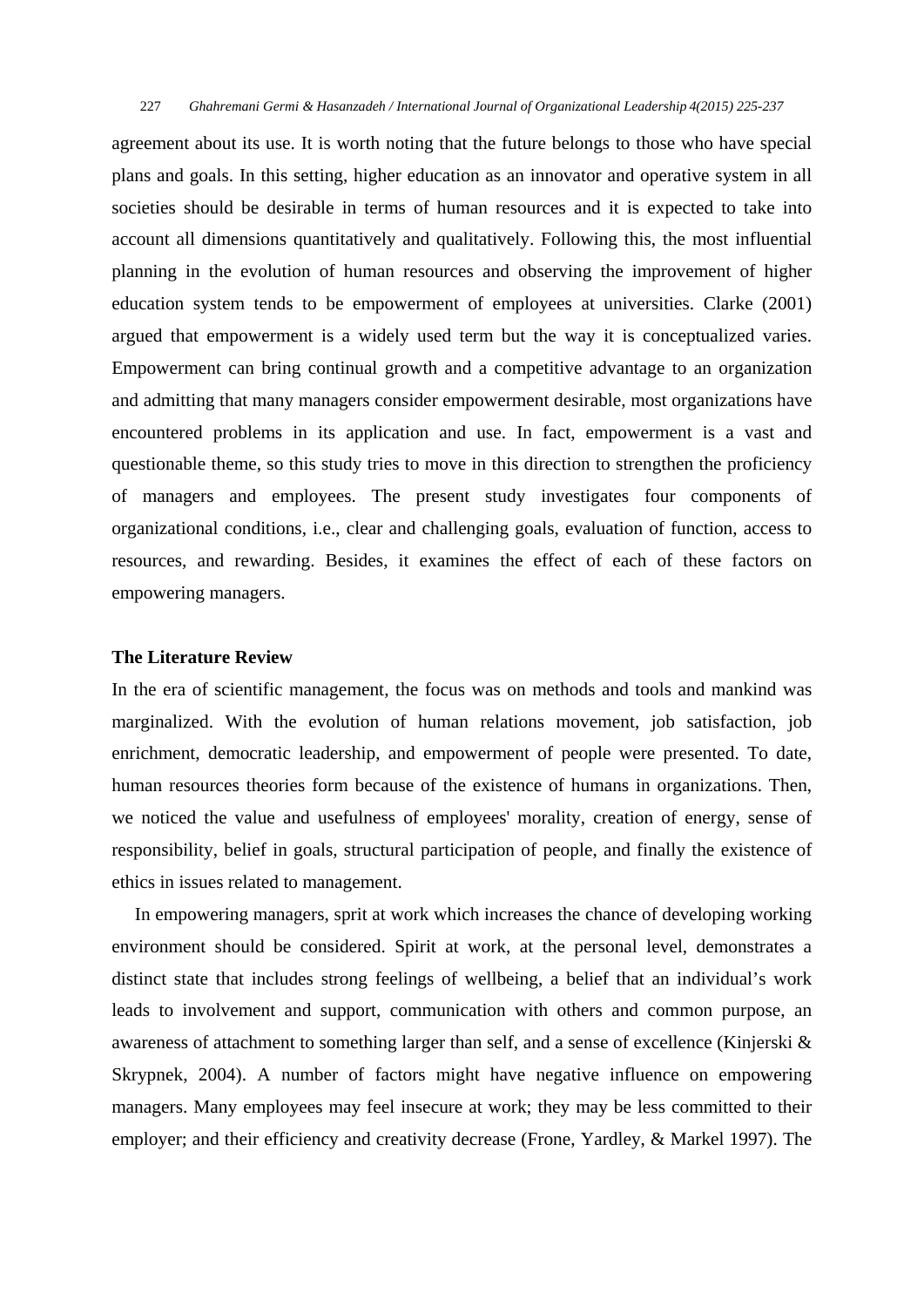well-being of employees has decreased. They report more stress, poorer mental health, increased absences from work, and less life and work satisfaction (Schor, 1993).

 It is worth noting that giving close attention to the flourishing of employees in a stimulating relationship of being a member of an organization and determining appropriate identity replace coercion and requires to be obeyed. McGregor's theory X and theory Y can be treated as a theoretical basis for the advancement of empowerment (Kopelman, Prottas, & Davis, 2008). The results of positive outlook at mankind in organizations enable people to get involved in decision-making process. The additional benefits of positive outlook are encouraging communication for improvement, attention to employees' comments and suggestions, giving opportunities to individuals for taking greater responsibilities, manager's commitment to its employees' self-actualization, and career development. In this respect, special attention is devoted to Maslow's hierarchy of needs such as physiological needs, safety, belonging, respect, self-actualization, and self-transcendence.

 Positive outlook guided successful and influential leaders to concentrate their powers on empowering managers and employees for accomplishing particular purposes (Andrews, Herschel, & Baird, 1996). In addition, this sort of vision led to the preference for social management and democratic style in organization rather than using dictatorship and authority style (Hershey & Kizzer, 1992). Researchers propose that in order for organizations to be effective and profitable, employees need to be committed to and passionate about their work (Fairholm, 1997; Moxley, 2000; Secretan, 1997) and call for workplace cultures, leadership, and work processes that develop such commitment and passion (Fairholm, 1997; Jacobson, 1994; Mitroff & Denton, 1999). The more employees undergo personal aim and meaning at work, the more they have sense of commitment to the organization (Milliman, Ferguson, Trickett, & Condemi, 2003); therefore, employers try to find ways to facilitate meaningfulness at work.

 The notion of empowerment is considered in literature of human resources in various ways. Thus, in 1950 academic recourses of management involved nearly considerable amount of this material, indicating that managers should have favorable attitude toward their employees which is called human relations.

 In 1960, it was declared that managers must be responsive to the needs and motivations of employees which is known as sensitivity training. In 1970, managers had to seek help from employees by involving employees in the organization's affairs and in 1980 they were demanded to create and organize groups and pursue the policy of collective decision-making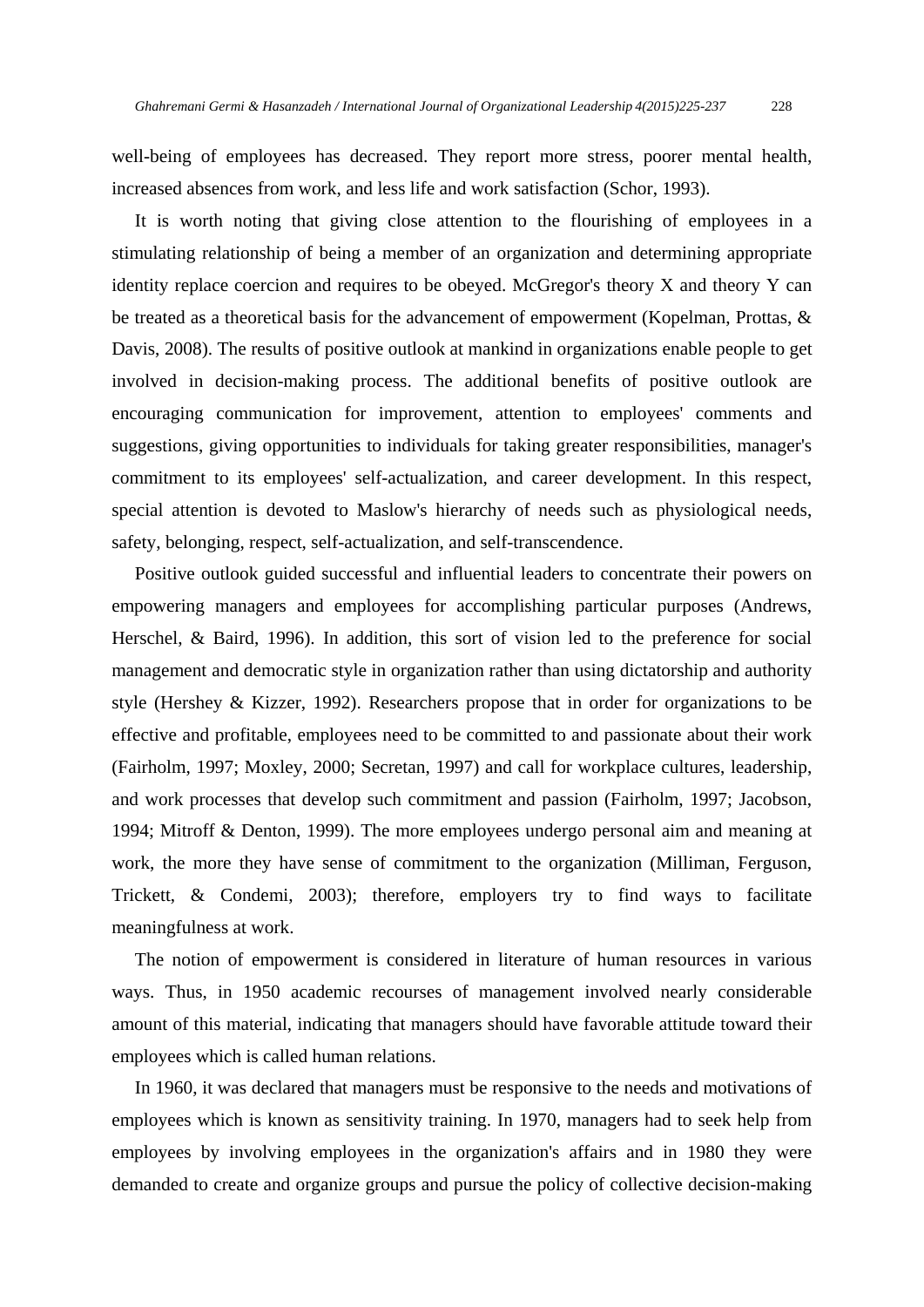which is called quality circles. The stability of these subjects in 1990 and also in the following years states managers need to learn the ways of developing empowerment.

 The notion of empowerment was first proposed in Lewin's social science (1951), in Herzberg's (1968) enrichment theory in developing the control and individual's decision in a work, and in a research about self-alienation by Seeman (1959). Besides, Kanter (1979) and Tannenbaum (1968) refer to empowerment and explain it as involvement in power and control which improve organizational capability and increases its effectiveness. Moreover, Beckhard (1969) considered empowerment in a group. Also, the employees' participation is reviewed by Lawler (1992). All of these have great importance in the formation of empowerment notions and they are considered as the pioneers in the field of empowerment.

 Kanter (1977), Block (1987), and Bennis (1989) are among the researchers in the field of empowerment and they speak of empowerment as a strategy. They state that empowerment enables and authorizes subordinates as a useful organizational or managerial component. In any organization, empowerment is subject to nature, culture, and needs of that organization. Empowerment has been examined by other researchers from different perspectives. For example, self-control, career self-management, group, and performance-based systems all are known as enabling or empowerment. Menon (1995) deals with this as a kind of ability and states that series of subjects including job enrichment, performance-based pay do not refer only to individual empowerment. In actual fact, these are known as management techniques that provide the ground and measures to empower and permit the employees to become familiar and get accustomed to empowerment.

#### **Theoretical Framework**

Previous studies reveal that several elements influenced the human resources empowerment. To this end, various models and structures related to these factors and indicators have been investigated. With reference to the foundations of the basic theory of research and studies by Abdollahi and Ashrafi Fashi (2013), and organizational conditions studied by Spreitzer (1995), Scribner, Truell, Hager, and Srichai (2001), Abtahi and Abesi (2007), and Abdollahi and Naveh Ebrahim (2007), the variables which had the greatest impact in these studies were used and then these variables were entered into the model in order to evaluate them.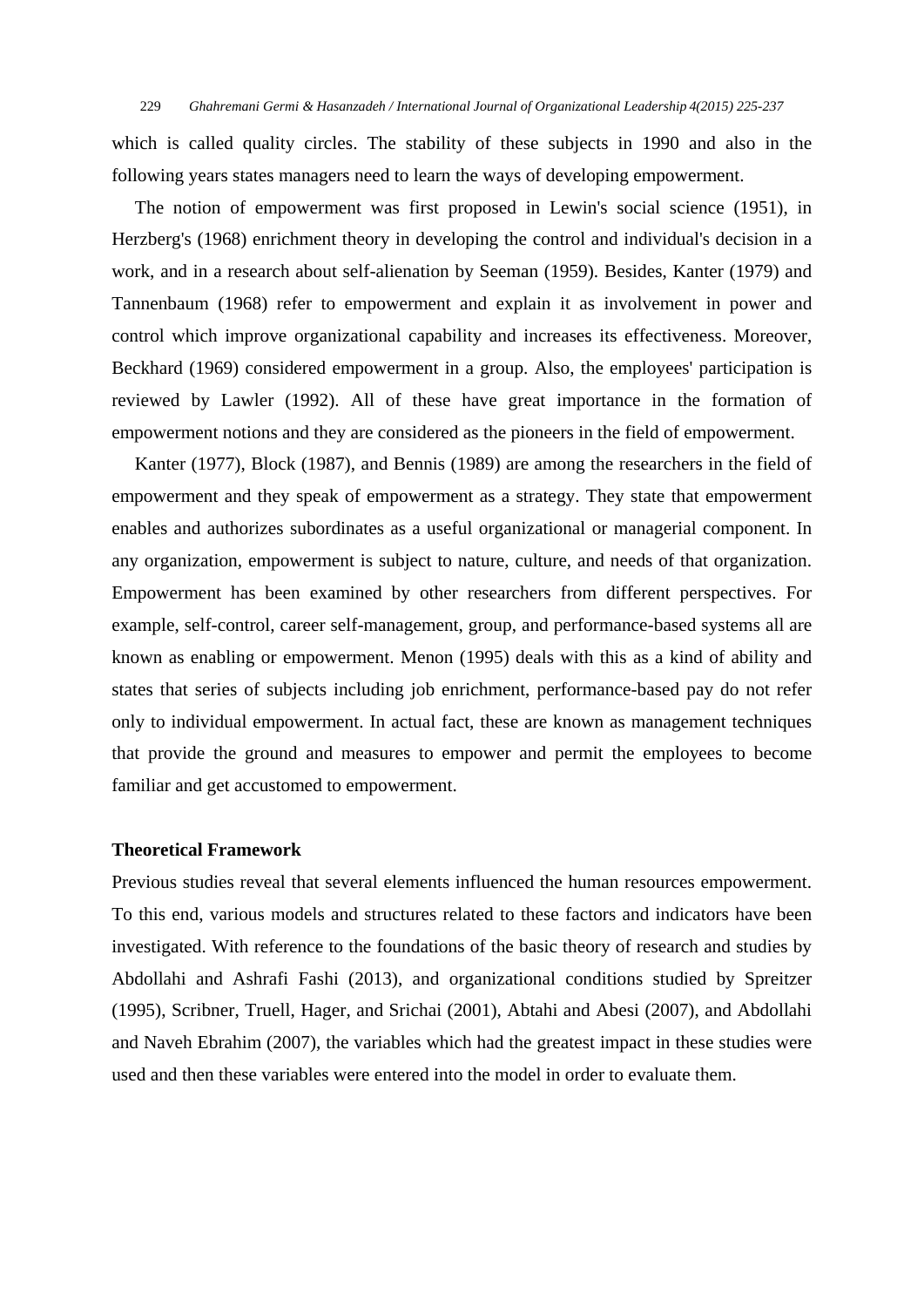

*Figure 1.* Conceptual model of research

#### **Research Hypothesis**

The following hypothesis guided the study:

 The components of organizational conditions, namely clear and challenging goals, evaluation of function, access to resources, and rewarding with relative weight and importance impact the empowering managers at units of Ardabil universities.

#### **The Study**

Regarding the purpose of the study, this research was a practical research and it was executed using a descriptive and survey method. The participants of the study were the managers of Ardabil universities including chancellors, managers, and vice presidents of education, research, and studies. For saving time and decreasing the costs of travelling and transportation which constitute large amount of research costs, cluster sampling was used and 230 individuals were selected based on clustering sampling. After collecting the questionnaires and the elimination of incomplete questionnaires, data collected from a total of 220 individuals including 137 chancellors and managers of universities and 83 vicechancellors of universities was used in the analysis.

 The subject domain of the current study referred to the topics in the field of organizational behavior with the aim of evaluating the relative importance of organizational conditions in empowering managers. The questionnaires that the individual people responded were used as the units of analysis. The questionnaire included 5 questions about the demographic characteristics and 46 questions using a five-point Likert scale. Questionnaires were administered and the respondents were presented with them in their first calling. Next, in their second calling the questionnaires were collected. The questionnaire design process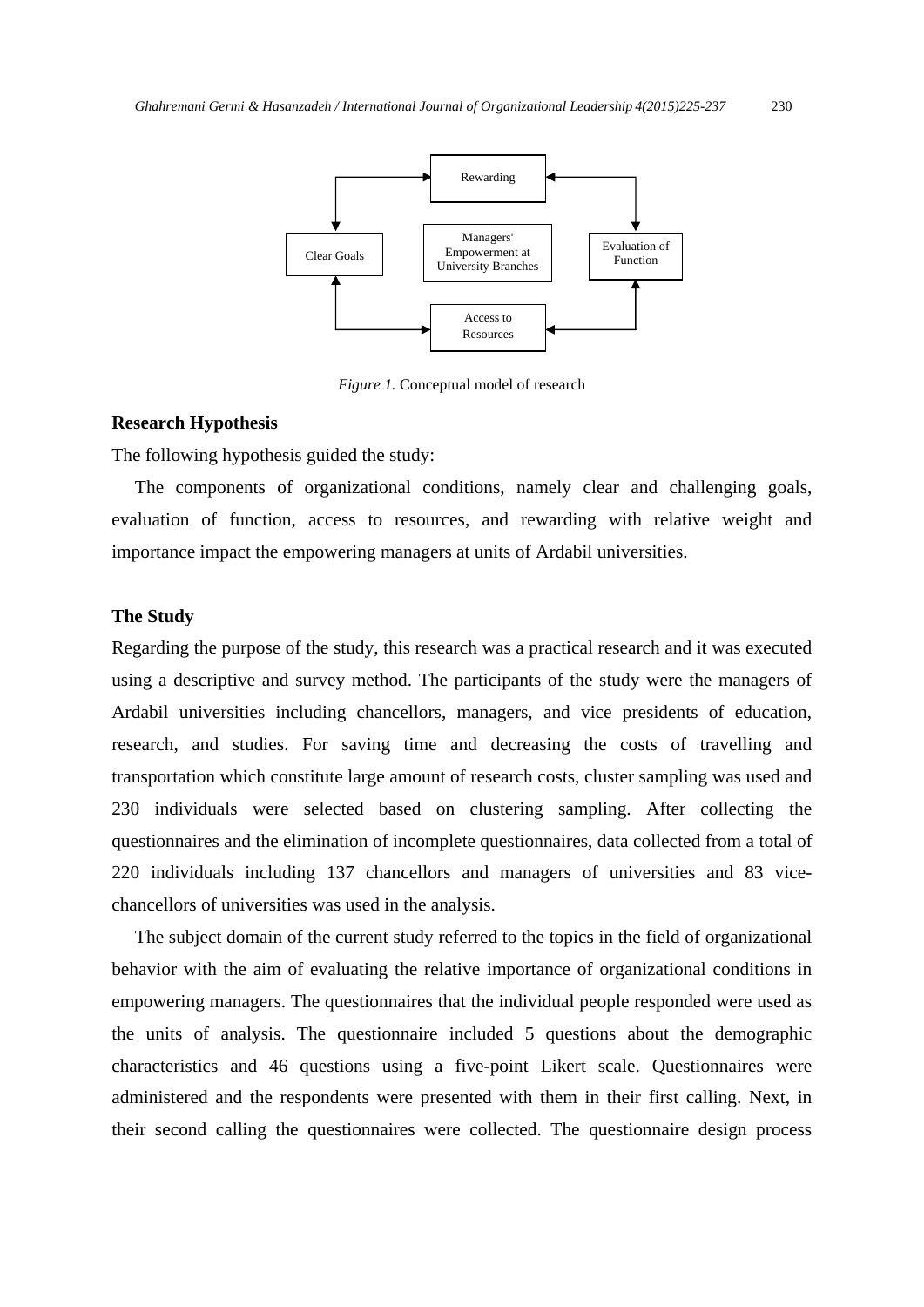involved referring to the available questionnaires relevant to the topic under investigation and consultation with scientific experts and specialists.

Cronbach's alpha coefficient was used to evaluate the reliability of the questionnaire and it showed 90 per cent reliability. The validity of the questionnaire was tested using the content validity and according to the scientific experts' opinions. Due to the failure of existing methods in determination of the relative importance of independent variables and in influencing the dependent variables, a method called Johnson's technique was used.

## **Results**

The technique that Johnson (2000) has provided took advantage of the conversion of variables to collateral variables. It not only uses the regression coefficients of collateral variable, but also it considers the relationship between the main independent variables and collateral variables. Figure 2 shows the graphical scheme of relative importance using Johnson's technique in the case of three variables.



 *Figure 2.* Graphical scheme of relative importance using Johnson's technique in the case of three variables (Johnson & LeBreton, 2004)

## **Calculation of the Relative importance of Organizational Conditions in Empowering Managers**

When there is a correlation between the predictor variables, using the methods of changing variables is the most appropriate method to calculate the relative importance of each of the independent variables in determining the dependent variable or criterion variable. This method uses collateral variables to assess the relative importance. To this end, the first step in determining the application of this method refers to obtaining variables that are highly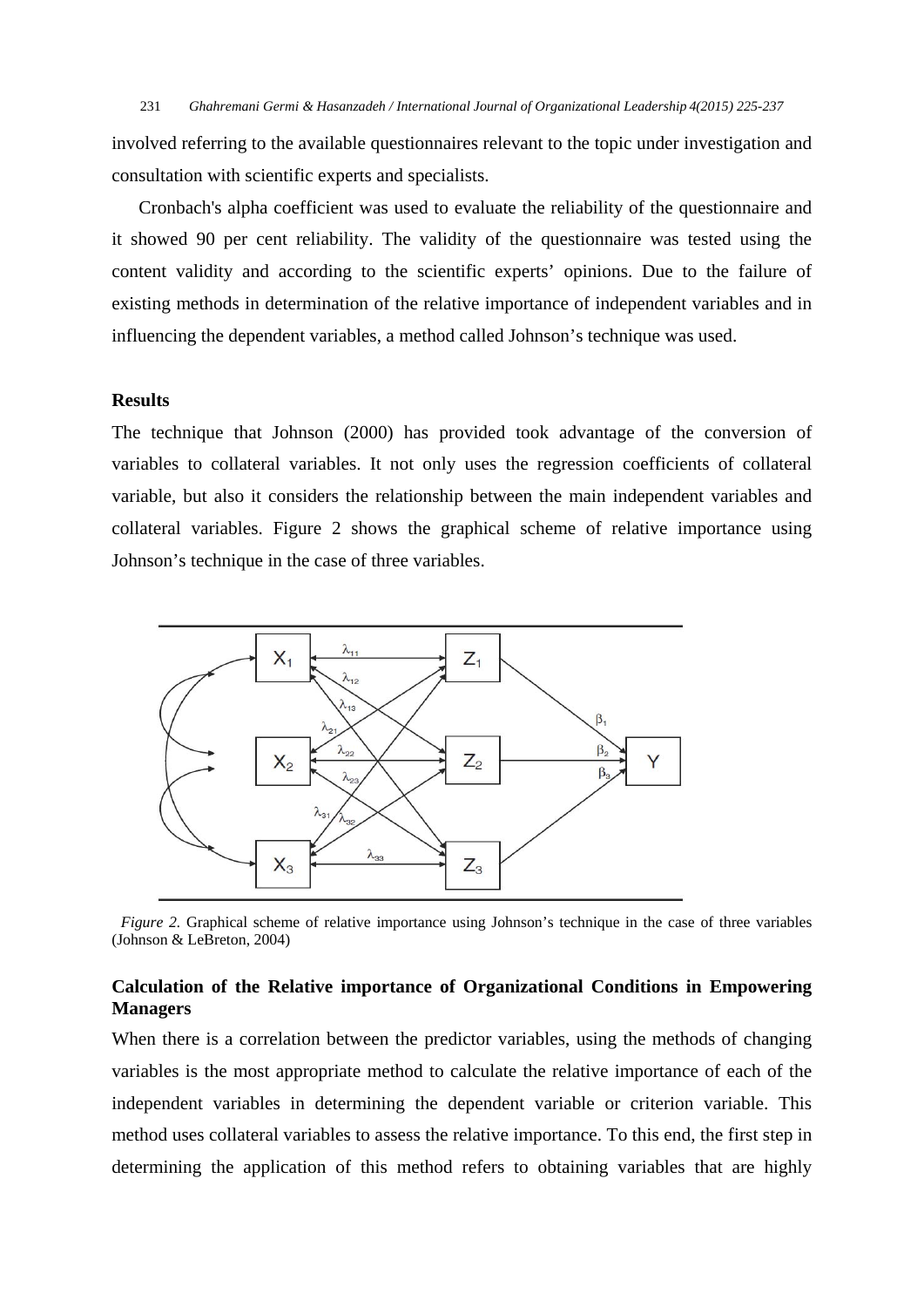associated with independent variables but there exist no correlation between these variables (collateral variables). The process of obtaining collateral variables is as follows.

If we let the vector of criterion variable be  $n \times 1$  and show by Y and the matrix of predictor variables be  $n \times p$  and be represented by X and all variables be standardized, the matrix of X using the singular value decomposition (SVD) can be written more simply as:

$$
x = p\Delta Q'
$$

Where p and Q represent the special amount of vector related to  $xx'$  and  $x'x$ , respectively and  $\Delta$  is the diagonal matrix which include the singular value of X. Johnson shows that under these circumstances the collateral matrix for matrix X can be obtained as follows:

$$
z=pQ'
$$

After obtaining the values of matrix Z, we can calculate the values of  $\beta_k$  (the regression coefficients of Y on Z) and  $\lambda_{jk}$  (the regression coefficients of  $X_j$  on  $Z_k$ ). Finally, the weight of each variable in determining the dependent variable can be calculated using the following formula:

$$
\varepsilon_1 = \lambda_{11}^2 \beta_1^2 + \lambda_{12}^2 \beta_2^2 + \lambda_{13}^2 \beta_3^2
$$

 In the present article, 4 variables were considered as aspects of organizational conditions. Variable Y refers to empowering managers which is used as the criterion variable. Using the Johnson's technique, the importance of each dimension of organizational condition was as follows.

Table 1

*The Relative Importance of Organizational Conditions' Factors in Empowering Managers Using Johnson Method* 

| 1110100 |                               |                                                   |                                      |
|---------|-------------------------------|---------------------------------------------------|--------------------------------------|
| Raw     | Variables                     | The Relative Importance of Each<br>Variable (Raw) | The Relative Importance<br>(Percent) |
|         | <b>Evaluation of Function</b> | 0.087                                             | 44.3                                 |
| 2       | <b>Access to Resources</b>    | 0.056                                             | 28.4                                 |
| 3       | Clear and Challenging Goals   | 0.043                                             | 21.8                                 |
| 4       | Rewarding                     | 0.011                                             | 5.6                                  |
| Total   |                               | 197                                               | 100                                  |

#### **Discussion**

The present study aimed to investigate the effect of organizational conditions on empowering of managers at universities. Nowadays, in the competitive world, organization and managers owe their success to empowerment, and a number of other items such as total quality become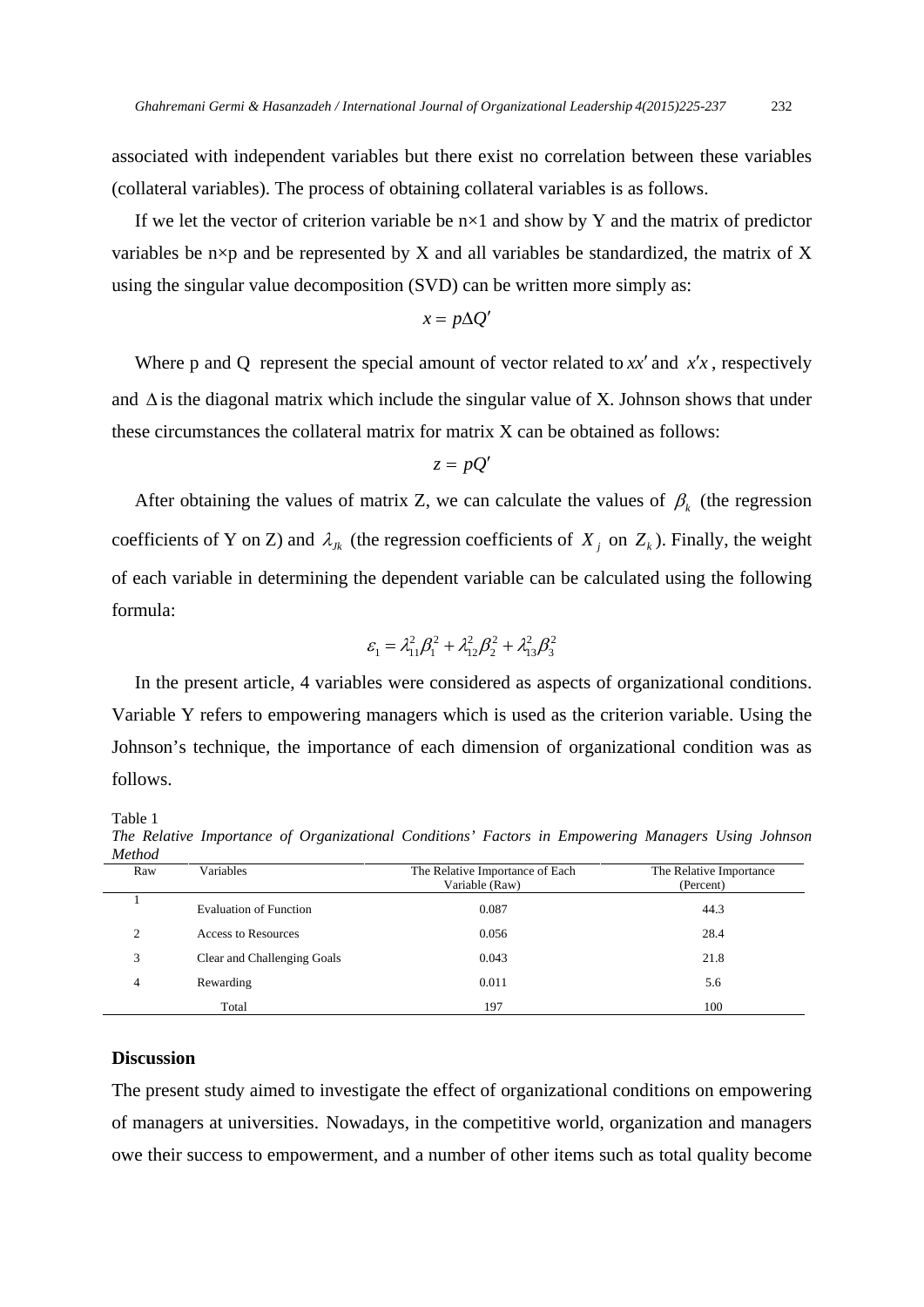efficient in light of empowerment. Empowerment is considered to be a cultural movement and its rise relies on attitudes and views of community leaders and managers. By creating an appropriate culture conditions, organizational factors interact with empowerment and influence the success of empowerment process. The members of an organization could be empowered if the community leaders as a whole and managers and employees of universities and other organizations as part of a community take steps for empowerment of their members. They can do this by using the advantage of current research and by getting benefit from research results.

 Studies that are closely related to the theme stated that for empowering the human resources, a general and systematic view should be used to prepare a meaningful and consistent planning and to use it for empowering human resources. This consideration implies that people cannot become empowered until the community leaders and organizations do not accept empowerment and do not present and offer supportive circumstances. So, the favorable organizational conditions can be considered as a bed and coherent planning for empowerment of human resources.

 The results confirmed the hypothesis of the research indicating the significant positive impact of organizational conditions on empowering managers. The components of organizational conditions with different weight and relative importance impact the empowerment of managers. Following this, the results of investigating the effects of organizational components on empowering managers showed that evaluation of function, access to variables, clear and challenging objectives, and rewarding were effective in empowering managers, respectively. Evaluation of function, access to resources, and clear and challenging objectives had the greatest relative weight in empowering managers. In contrast, rewarding had the lowest relative weight. Therefore, a series of items as the practical suggestions for giving more importance to the issue of empowerment and effective organizational factors for reducing the instability of rate and constant changes, improving individuals' job skills, increasing labor and improving the working environment, and constantly increasing job satisfaction must be taken into account.

## **Conclusion**

According to the importance and role of organizational conditions for achieving the empowerment, the current study aimed to investigate the effect of organizational conditions on empowering managers at universities in Ardabil. Findings of the study revealed that the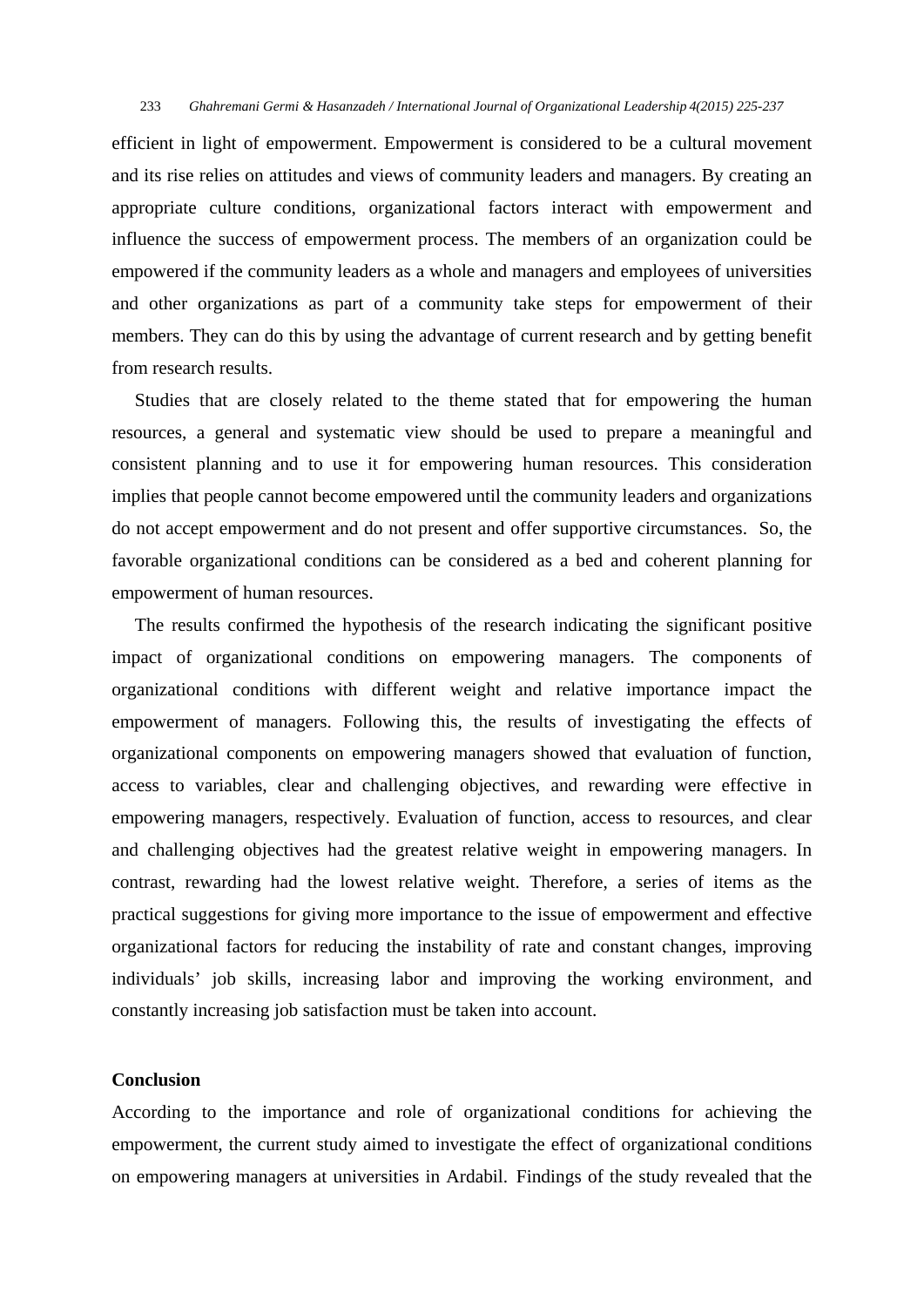organizational conditions had a significant positive impact on empowering managers. This consideration implies that recognition and detailed evaluation of managers' function, admiration, and rewarding in reference to their competency would increase the managers' sense of belonging to the organization and improve their responsibility. In addition, it is recommended that organizations can create and arrange a suitable system of evaluation and advance the performance indicators. Also, organizations by focusing on managers' performance can give promotion to managers and encourage them which will result in their satisfaction.

 The existence of an evaluation system about the performance management in training centers and having information about the results of operations and evaluation is required by employees and university students. Taking into account the evaluation of function, it is suggested to provide managers with accurate feedback and to find out tips for showing feedback without harassment and offensive behaviors, criticism, or changing the features of group. Being a member of a group, it is better to choose a particular section of evaluation such as communicating or the way of dealing with problem and ask people to provide their ideas about better performance.

 One of the main determinants of managers' empowerment tends to be access to resources which is a powerful system. In fact, in such systems people have legitimate authority for approved budget apportionment. Human resources supports, administrative and technical, and financial resources support are among factors that people need. Besides, having adequate space and essential equipment are of importance for them. They need to have a reasonable allowance for resource allocation and a schedule for managing these resources. Managers should have freedom in deciding at the time of administration of these affairs and they must possess authority in making independent decisions. Controlling, direct supervision, and ordering are factors which must be avoided to the extent possible. About their performance and feedback, a written report should be generated and their weaknesses and strengths should be discussed. In brief, the presence of evaluation system of managers' performance by the staff and students is a requirement that help managers to become aware of the outcome and consequence of their actions and assessments. It is imperative to state that managers face limitations of time and resources and allocation of limited resources for unlimited human needs becomes possible in the light of proficiency and knowledge management.

 The design of organization's goals should be developed in a way that to be predictable, measurable, and realistic for both staff and managers. Following this, goals should be in line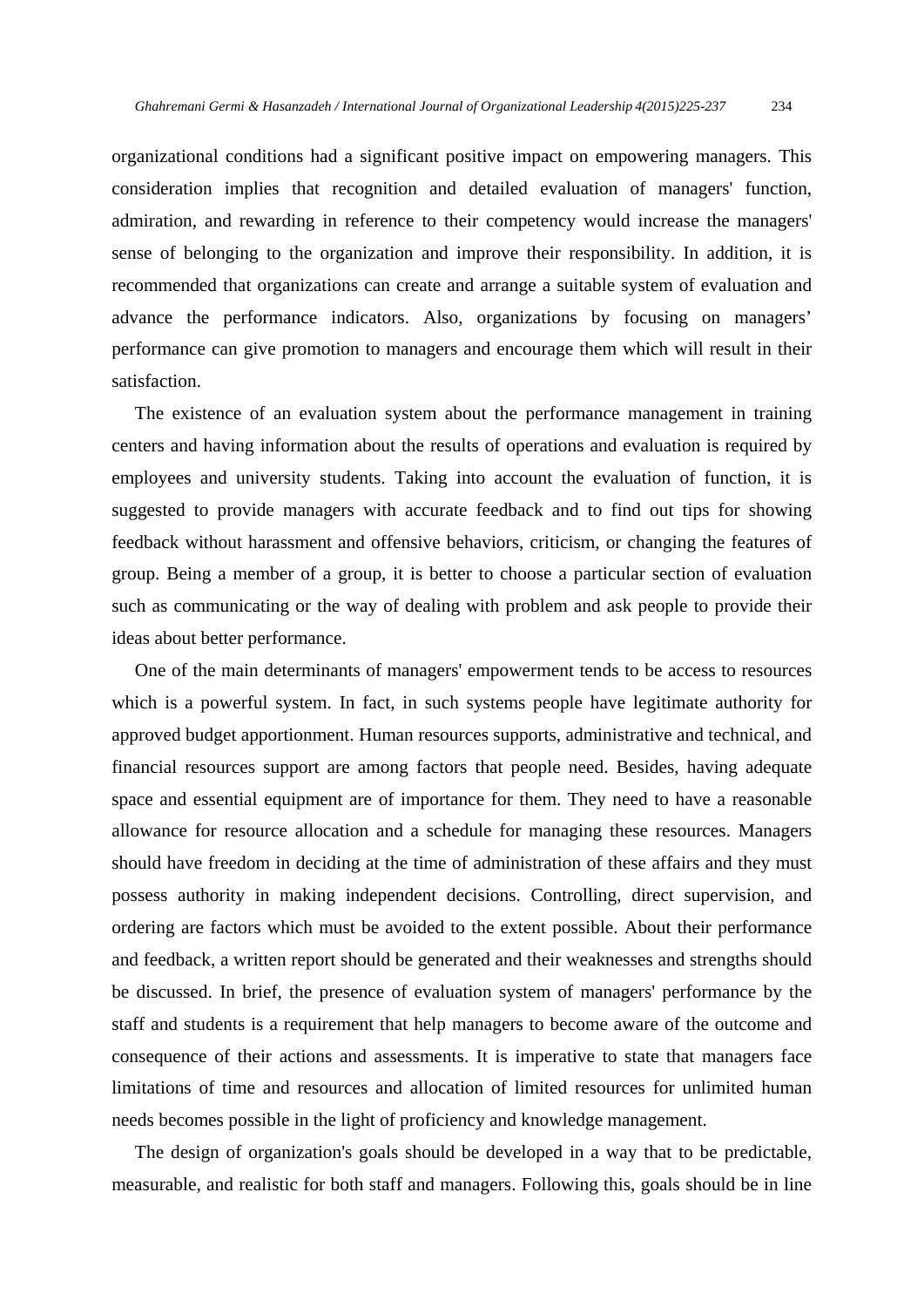with the purposes of the organization and must be achieved by setting a predetermined deadline. People should put in great deal of effort in clarification of organizational objectives. In the same line of the argument, it is important to determine the objectives of universities and manager's duties; criteria and evaluation criteria of managers' work should be based on rules and managers should obtain the outcome of their evaluations; it is of great importance for managers to make considerable effort to create and improve positive atmosphere for deliberation and critical debate and they must be tolerant of opposing views and never act aggressively*;* and, they must reassure and encourage employees for developing plans and being creative. Then, the appearance of clear goals tends to be of great importance because they result in motivational enhancement. With this perception, managers need to be encouraged to have risk tolerance and to be risk-taking. In improving programs and creating opportunities for new experiences and coming up with new suggestions, it is recommended to make use of managers' ideas in developing programs.

 Paying based on competencies such as knowledge, skills, and abilities which make employees valuable to an organization is suggested. This highlights that employees should be judged and rewarded based on things within their control and based on progress they make in their work. Since being creative is necessary in estimating values at work, rewarding should depend on having risk-taking behavior and getting involved in creative works*.* Reward plays an important role in the process of empowering employees and managers. In order to encourage individuals to use their potentiality for providing better performances, providing rewards, especially those associated with appreciation of top management is important. In addition, providing opportunities for performing hard work, inspiring for attaining success, introducing top managers as a model and rewarding them are closely related to managers' empowerment. Therefore, in order to increase satisfaction it is good to hold appreciation awards ceremony for appreciating and rewarding managers; sending notes for managers and their families would show appreciation for their work. Besides, providing welfare, resources, and facilities at work would be of importance. The consequence of rewarding would show that what behavior is rewarded and can significantly influence employees' behavior by sending the powerful messages regarding what is important for an organization.

## **Suggestions for Further Research**

Considering the nature of subject, it is recommended that universities purposefully take into account the factors that influence empowering managers. To this end, they should take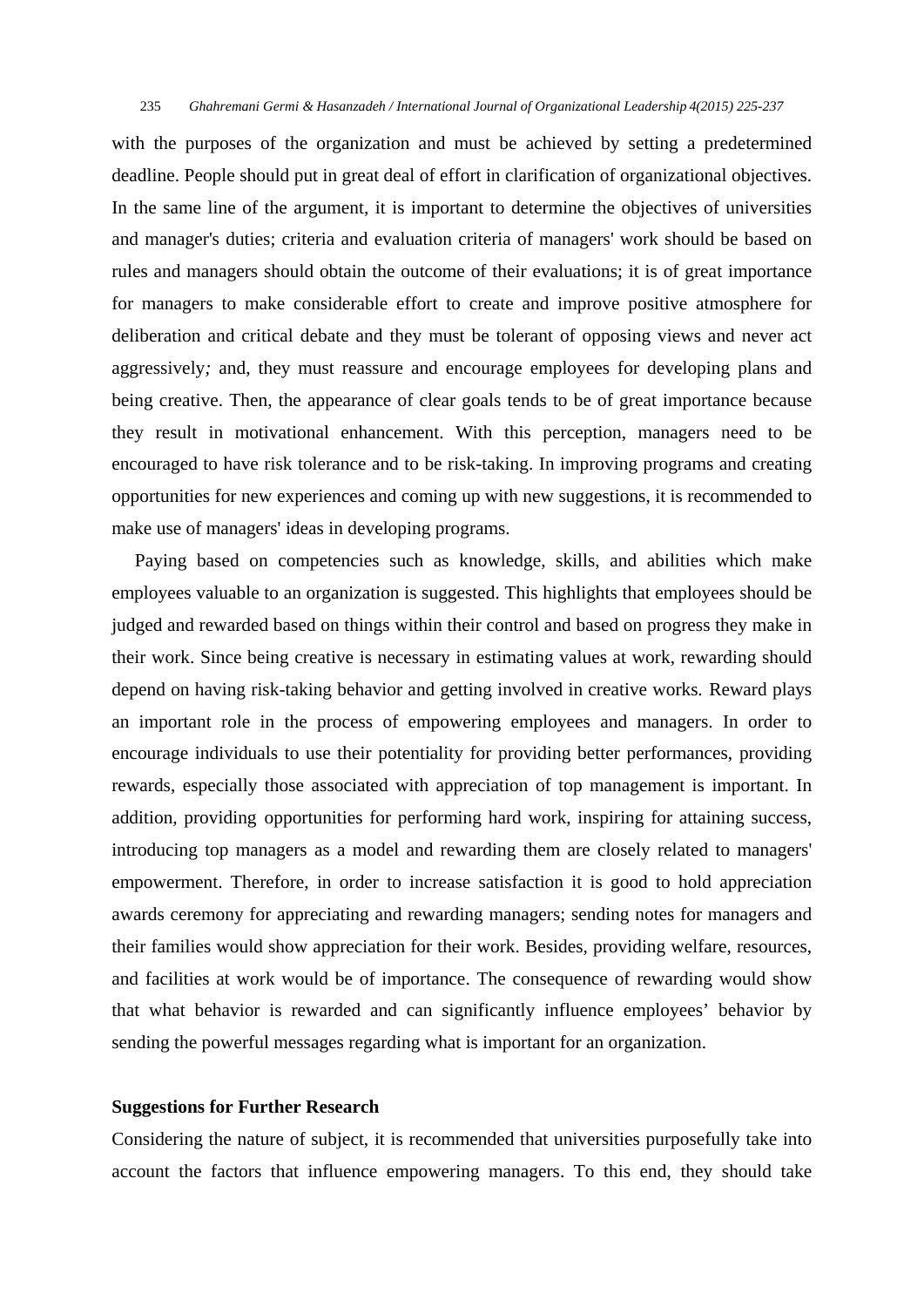benefit of affective factors with reference to their influence, detect obstacles, and they must put in great deal of effort to handle the problems. The present study is not free from limitations. Regarding the goal of the study and the limitations, to some degree, the present study was responsive to the need of research in the field of empowerment.

 Given the results and considering the essentiality of emerging concepts in this area, the followings are specific suggestions for further research. The current study focused exclusively on managers at universities. It is necessary to apply the research design to other organizations and assess employees in other educational centers. In order to increase the generalizability of the current study to other organizations and to verify the results, using bigger sample from various locations is needed.

 Considering the purpose of the current study which was designing model of empowering managers and investigating the impact of organizational factors on empowerment, it is recommended to evaluate the relationship between different features of organization or to measure influence of on-the-job training on employees' empowerment. Inspecting and representing a local model of empowerment in different organizations can be used as the scope of other research. Seeking the impact of human resources empowerment on improving productivity of university employees can be of considerable importance in future research. The enhancement and development of information technology in organizations and its connection with empowerment and considering the impact of work psychology on empowerment of university employees or other organizations are suggestions for future research.

#### **References**

- Abdollahi, B., & Ashrafi Fashi, S. (2013). Organizational conditions and administrative strategies in relation to empowering school administrators. *Journal of New Thoughts on Education, 8(2), 91–114*.
- Abdollahi, B., & Naveh Ebrahim, R. (2007). *Empowerment of employees the golden key of human resource management* (1st ed.). Tehran: Virayesh Publication.
- Abtahi, H., & Abesi, S. (2007). *Employee empowerment.* Karaj: Management Research and Training Institute affiliated to the Ministry of Energy.
- Adams, R. (2008). *Empowerment, participation and social work* (4<sup>th</sup> ed.). London: Palgrave Macmillan.
- Andrews, P. H., Herschel R. T., & Baird, J. E*.* (1996). *Organizational communication: Empowerment in a technological society.* Boston: Houghton Mifflin Company.
- Bekhard, R. (1969). *Organization development: Strategies and models.* Reading, MA: Addison-Wesley.
- Blanchard, K. H., Carlos, J. P., & Randolph, W. A. (1999). *The 3 keys to empowerment.* San Francisco: Berrett-Koehler.
- Block, P. (1987). *The empowered manager: Positive political skills at work.* San Francisci: Jossey-Bass.
- Bennis, W. (1989). *On becoming a leader.* New York: Addison Weseley Publishing Company.